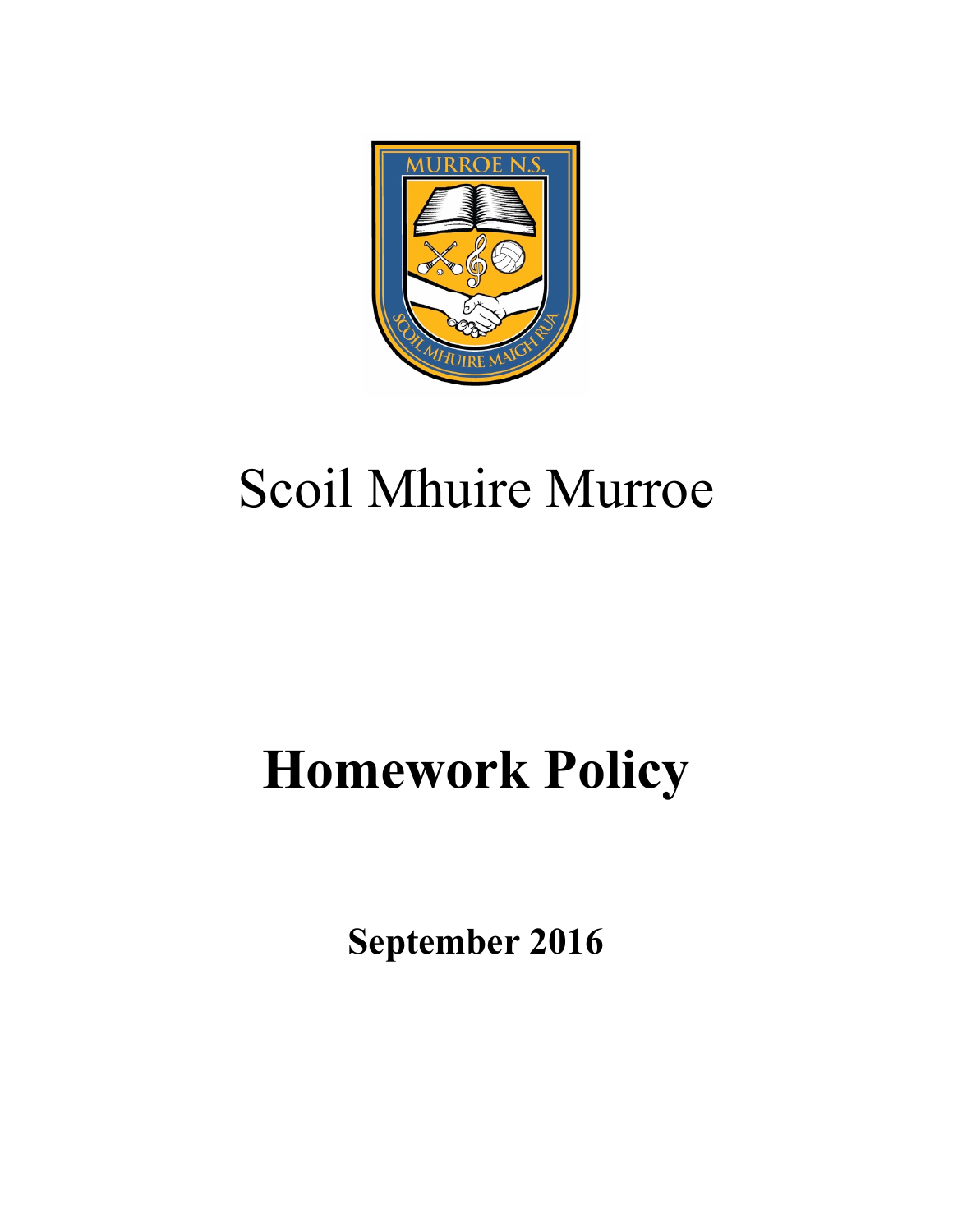#### **Scoil Mhuire Murroe**

#### **Homework Policy**

Homework is fosters independence, self-reliance, self-esteem, co-operation and responsibility and life long learning. It is an essential part of primary education as it reenforces what children learn in school. It provides a link between teacher and parent and encourages parental involvement in their child's education.

In general, homework is meant to be achievable by a child working on their own to the best of their ability. It is normally prepared by the teacher in class. It can be used to practice what is done in school or can be designed to challenge children's ability and provide opportunities for creativity.

#### **How often is homework given?**

Homework is given on Mondays, Tuesdays, Wednesdays and Thursdays but not on Fridays with certain exceptions:

• If homework has been neglected during the week

• In senior classes some project work is undertaken at weekends.

Sometimes at the discretion of the class teacher or the principal, children are given 'homework off'

as a treat or as acknowledgement of some special occasion.

#### **Homework Content**

Usually, homework contains a balance between reading tasks, learning tasks and written tasks. This balance is not always possible and can vary considerably from day to day. However, it should be noted that homework time devoted to reading and learning is as important as written work.

Homework will regularly contain reading, spellings, tables, written work, pieces to be 'learned by heart', drawing/colouring, collecting information/items and finishing work started in class. Children often feel that reading and 'learning by heart' is not real homework. Parents can play an important role in listening to reading and items to be learned, ensuring this work is done well.

#### **Duration of Homework**

The following are guidelines for time spent at homework. Different children will complete the same homework in different lengths of time. Time spent will vary from day to day and also from the beginning to the end of the school year. It is important to remember that it is the quality and not the quantity of homework that matters. The following are general guidelines:

**Infants:** 0-20 minutes **Rang 1 and 2:** 20 to 30 minutes **Rang 3 and 4:** 30 to 40 minutes **Rang 5 and 6:** 40 to 50 minutes **Pupils should:**

• enter homework accurately in homework diary.

• ensure they take home relevant books and copies.